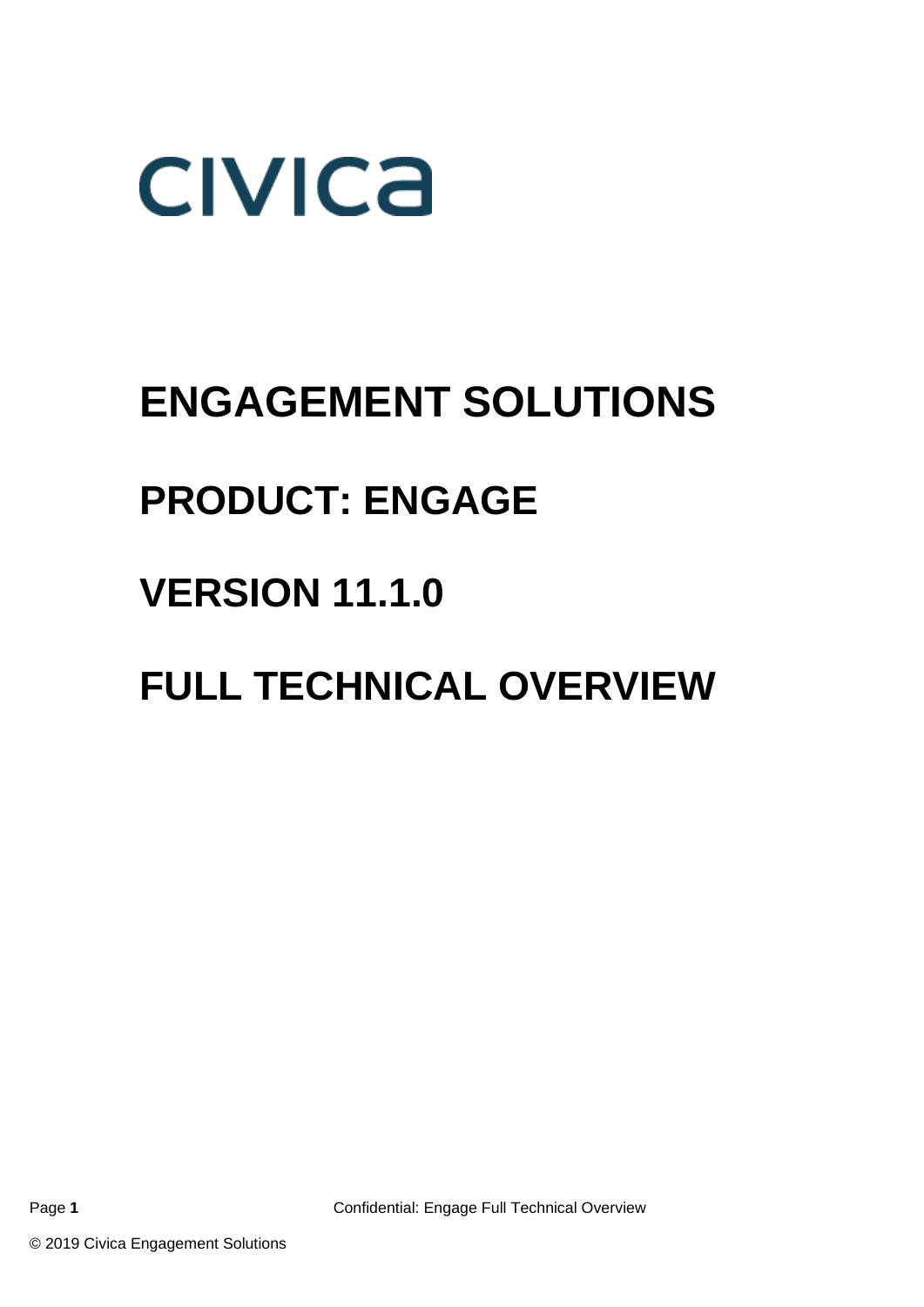# <span id="page-1-0"></span>**TABLE OF CONTENTS**

| 1.1  |
|------|
|      |
| 1.2. |
| 1.3. |
|      |
|      |
|      |
|      |
|      |
|      |
|      |
|      |
|      |
|      |
|      |
|      |
|      |
|      |
|      |

<span id="page-1-1"></span>Page 2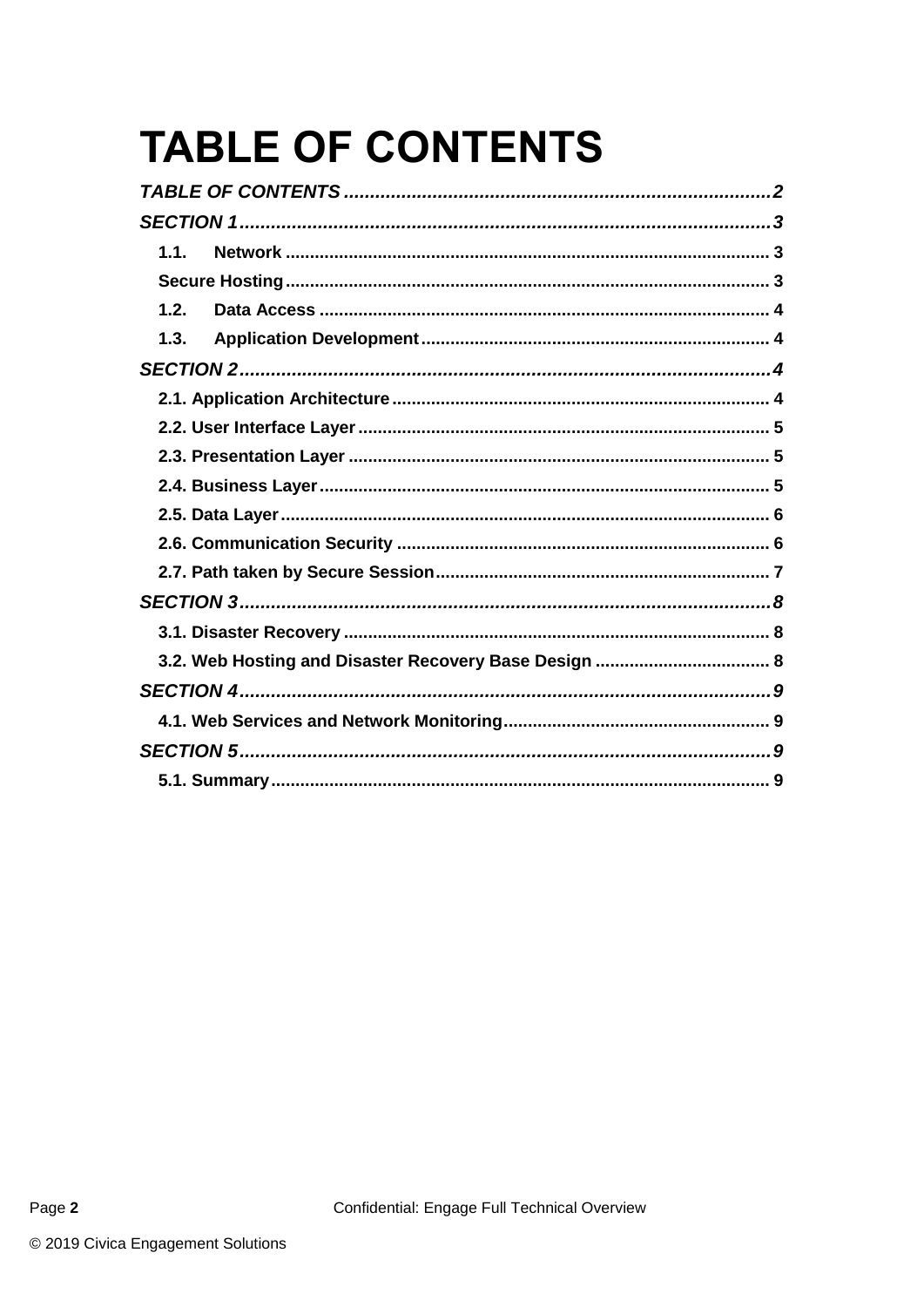## **SECTION 1**

#### <span id="page-2-0"></span>**1.1.Network**

Civica: Engagement Solutions' Engage application along with the application databases reside on high powered servers within defined security level segments. All hardware devices within Civica:Engagement Solutions live hosting environment are duplicated to facilitate a highly redundant and resilient network.

Market leading security appliances at the perimeter provide rich stateful inspection of traffic flows protecting the application servers from malicious activity. The Intrusion Detection and Prevention Systems detect suspected efforts of network intrusion by using specially designed intrusion detection parameters and automatically block these attempts at security breaches.

All servers and follow the CIS (Center for Internet Security) guidelines which help reduce the attack surface through implementing best practise security configurations.

The Application servers are load balanced to enhance performance and improve availability. Should one of the servers fail the other will automatically service the load until the failed server is returned back to its functioning state.

The database server is hosted within an isolated network forcing database requests to be inspected a second time by the firewall. The database servers utilise clustering which provdes high avalabilty and disaster recovery *(explained in section 2)*. The data is secured at rest using Transparent Data Encryption. The databases are further protected with database level passwords and access-granting security features.

Weekly scans ensure our web sites, servers, and security devices are free of known vulnerabilities. It also determines whether our site passes the SANS Top 20 Internet Security Vulnerabilities list as defined by SANS, the FBI and FedCIRC.

Quarterly scans are carried out by an Approved Scanning Vendor (ASV) ensuring that the systems and Internet facing IPs adjacent to these systems are in line with PCI Compliance.

#### <span id="page-2-1"></span>**Secure Hosting**

Our hosting environment is contained within the secure Tier 4 datacentre managed by one of the world's leading communications providers. These facilities are in line with UK Government's exacting security standards:

- *Card key entry systems* the facility provides a secure environment that allows only authorized users to access the resources they need.
- *Diesel-powered emergency generators* the site is able to provide uninterrupted power in the event of an electrical power outage.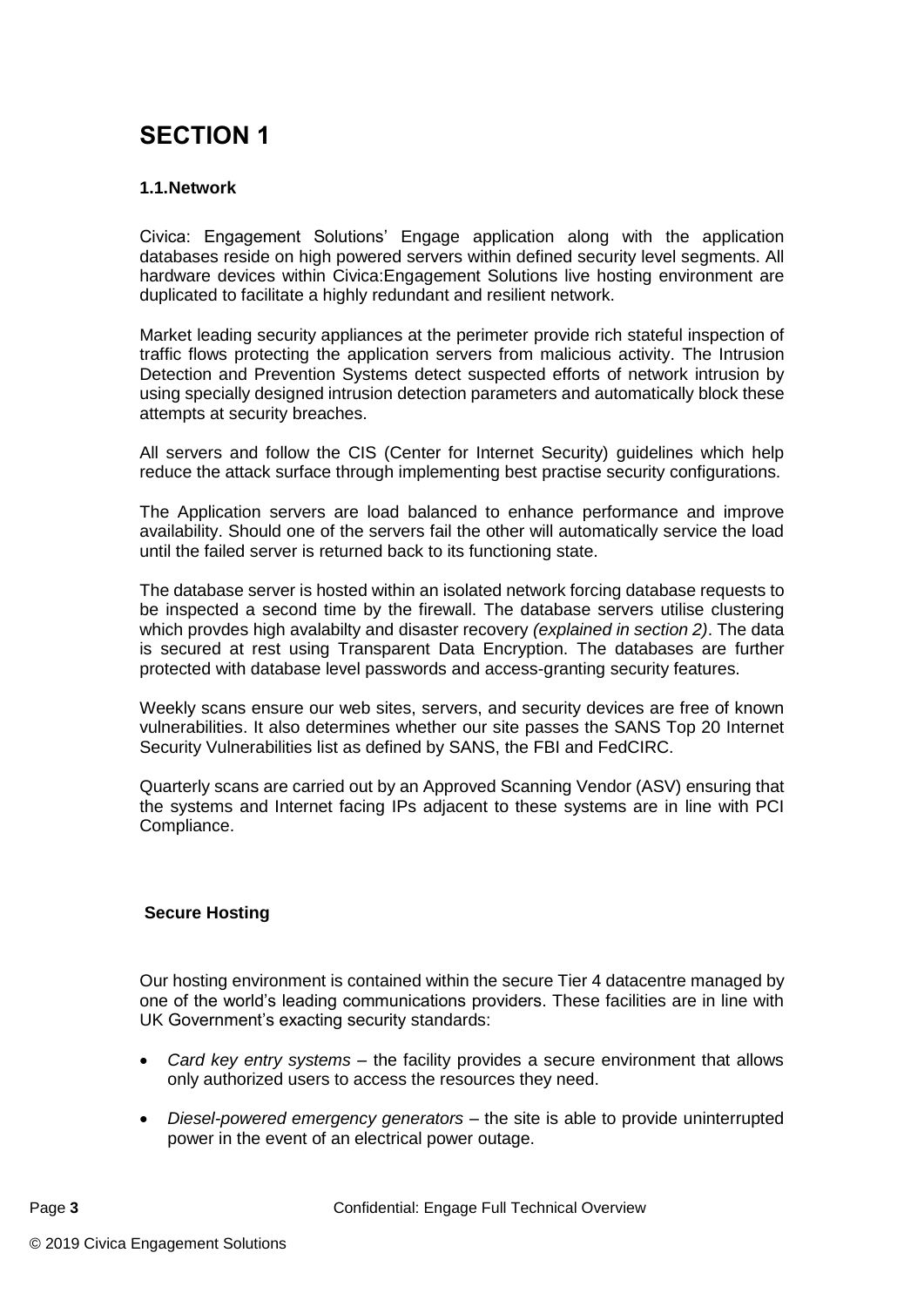- *Climate-controlled environment* sensors help maintain climate conditions at the facility to prevent any problems that may be precipitated by changes in temperature, moisture, etc.
- *Secure cabinets* within the facility, secure, tamper-resistant storage cabinets further protect the data.
- *Redundant Internet connections* redundant connections provide assurance that breakdowns in Internet connections do not disrupt online processes.
- *24-hour security* the hosting facility provides 24x7 monitoring, maintenance, and security, including video camera surveillance and dry fire suppression.

#### <span id="page-3-0"></span>**1.2.Data Access**

The security, integrity, and confidentiality of data is protected with a limited number of Civica: Engagement Solutions employees allowed access to the databases. Accessing the production databases requires passwords from each member of the Civica technical team.

#### <span id="page-3-1"></span>**1.3.Application Development**

Application development proceeds through four discrete levels: *Programming, Testing, Client Review,* and *Production.* 

*Change Control* manages the transition of the application through the four levels of the development process. This ensures division of work and minimizes the potential for collusion.

- *Programming* develops the application and has access only to test data.
- *Testing* is performed by the QA department. The QA department has read-only access to the QA machines. Strict exit criteria must be passed for an application to be considered acceptable and to be moved to the next level.
- *Client Review* is the final phase of testing, where the final application build becomes the production version of the application for the client to review.
- *Production* oversees the hosting facility and is responsible for the security of the application. *Production* is the only group to use real data.

### <span id="page-3-2"></span>**SECTION 2**

#### <span id="page-3-3"></span>**2.1. Application Architecture**

The product is designed from the ground up as a secure, high-availability, n-tier internet-facing application.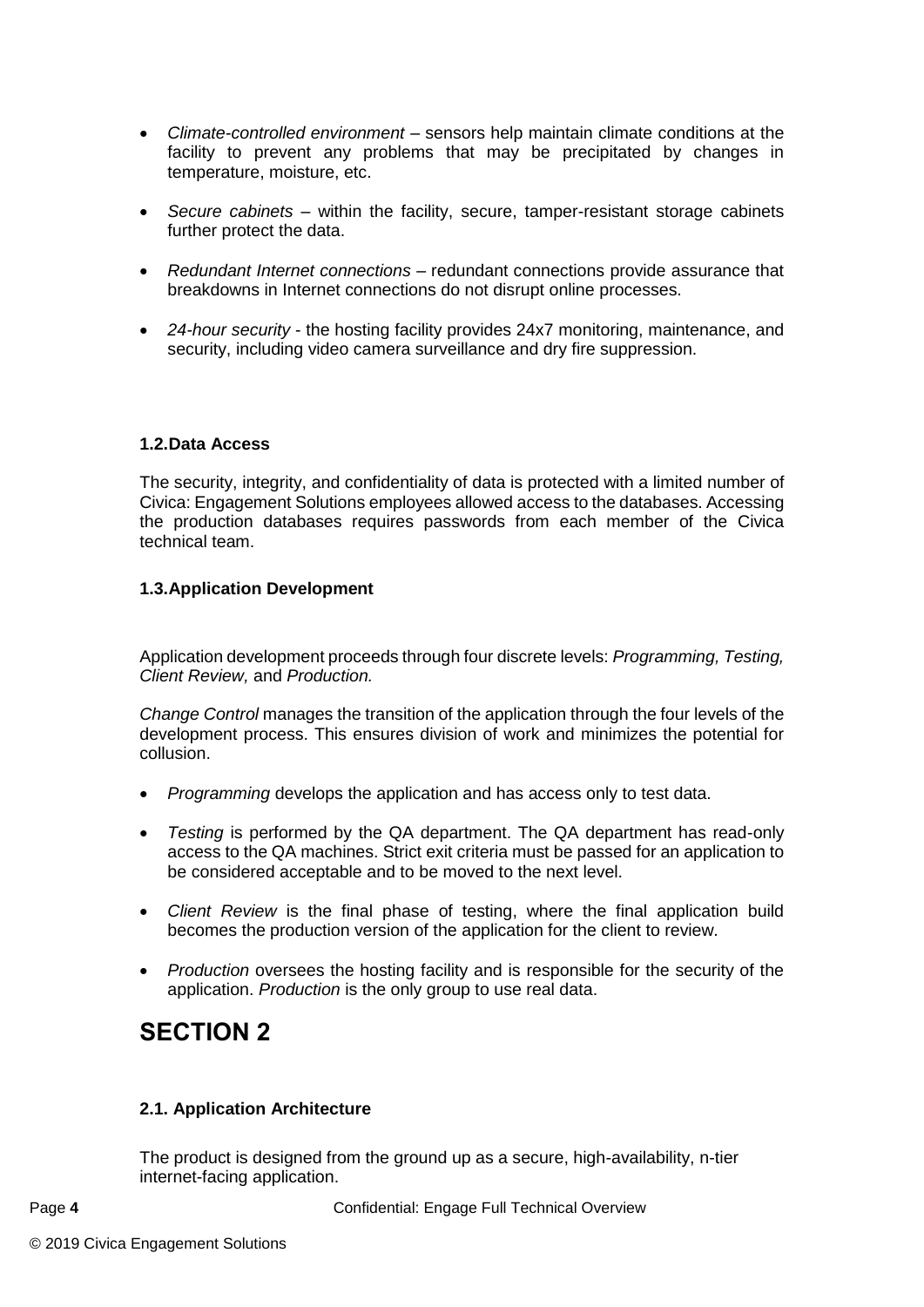The software is structured to take advantage of current mainstream Microsoft .NET technologies deployed in a secure Windows server-farm environment with redundancy and fail-over designed in.

The product does not require the installation of any software on the user's systems. A standard internet browser with the Adobe Flash player and an internet connection is all that is needed.

#### <span id="page-4-0"></span>**2.2. User Interface Layer**

The user interface layer utilises the Adobe Flex system. This is an application presentation system from the same family as the ubiquitous Adobe Flash player (the end-user must have the standard Adobe Flash player installed). Communication with the server is secure, using SOAP over TLS 1.2 (HTTPS) with the wrapper web service.

The Flash Player security rules disallow access to data resources unless the domains match exactly, including sub domains and even if the domain names resolve to the same physical address. That means that a *.swf* deployed at [www.example.com](http://www.example.com/) cannot access data from [test.example.com](http://test.example.com/) or even [example.com](http://example.com/) unless the server explicitly allows access.

For security reasons – we are not exposing the main web service to the client (exposing = publish in the same domain as the .swf file) so we created a wrapper web service published on the same domain as the .swf file.

The clients will have access only to this server.

#### <span id="page-4-1"></span>**2.3. Presentation Layer**

The presentation layer runs on Web Servers which consist of two parts

- The Flex application
- The Wrapper Web Service ( written in .Net 4.0)

The Flex application is executed on the client side by the Flash Player. All the client requests are sent to the Member DB web service through the wrapper.

#### <span id="page-4-2"></span>**2.4. Business Layer**

The business layer is implemented as a .NET web service which connects to a SQL Server 2014 database. We will refer to this web service as the Member DB web service.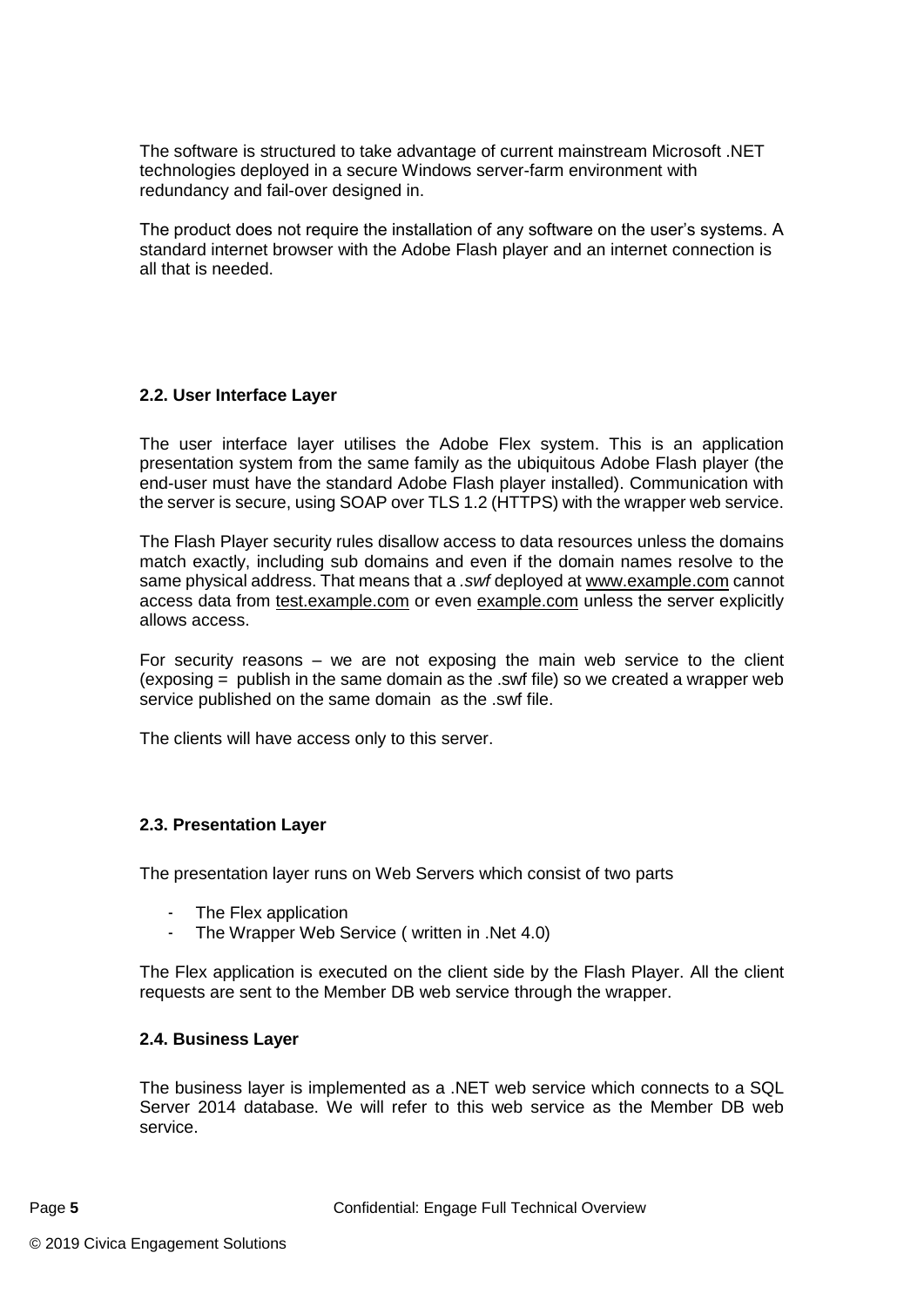The Member DB web service is the "brain" of this system. This web service implements

- the algorithms used by the system to generate the reports
- the process for postcode / address validation
- the security layer
- defines the business objects
- the business rules

The Member DB web service has direct access to the database server and it is not accessible from outside the network (not public facing).

All the methods calls are validated in respect of the following

- Security ID composed from a user ID and a Pin
- Token received by the client application at login<br>- Time the time when the command was sent
- Time the time when the command was sent

No database connection will be made unless the method call is validated.

#### <span id="page-5-0"></span>**2.5. Data Layer**

The data layer consists of a SQL Server 2014 database. Engage has been designed to be fast and reliable.

The well-defined database structure facilitates membership reports, addition of new members as well as searching and amending the existing members.

#### <span id="page-5-1"></span>**2.6. Communication Security**

The security layer is designed to mitigate a number of security threats arisen from the implementation of an N-tier model through web services.

More specifically, the following issues have been taken into account:

- a. For each web service call:
	- a. User authentication (i.e. who is the current user?)
	- b. Client identity (i.e. making sure the session is maintained from a single client)
	- c. Session identity (i.e. making sure one user has only one session open at a time)
	- d. Call validity (i.e. has the call been tampered with?)
- b. Initial user authentication (logging in to the application)
	- a. Authentication through sensitive information (e.g. password)

This system relies on the MD5 checksum algorithm and Base64 encoding.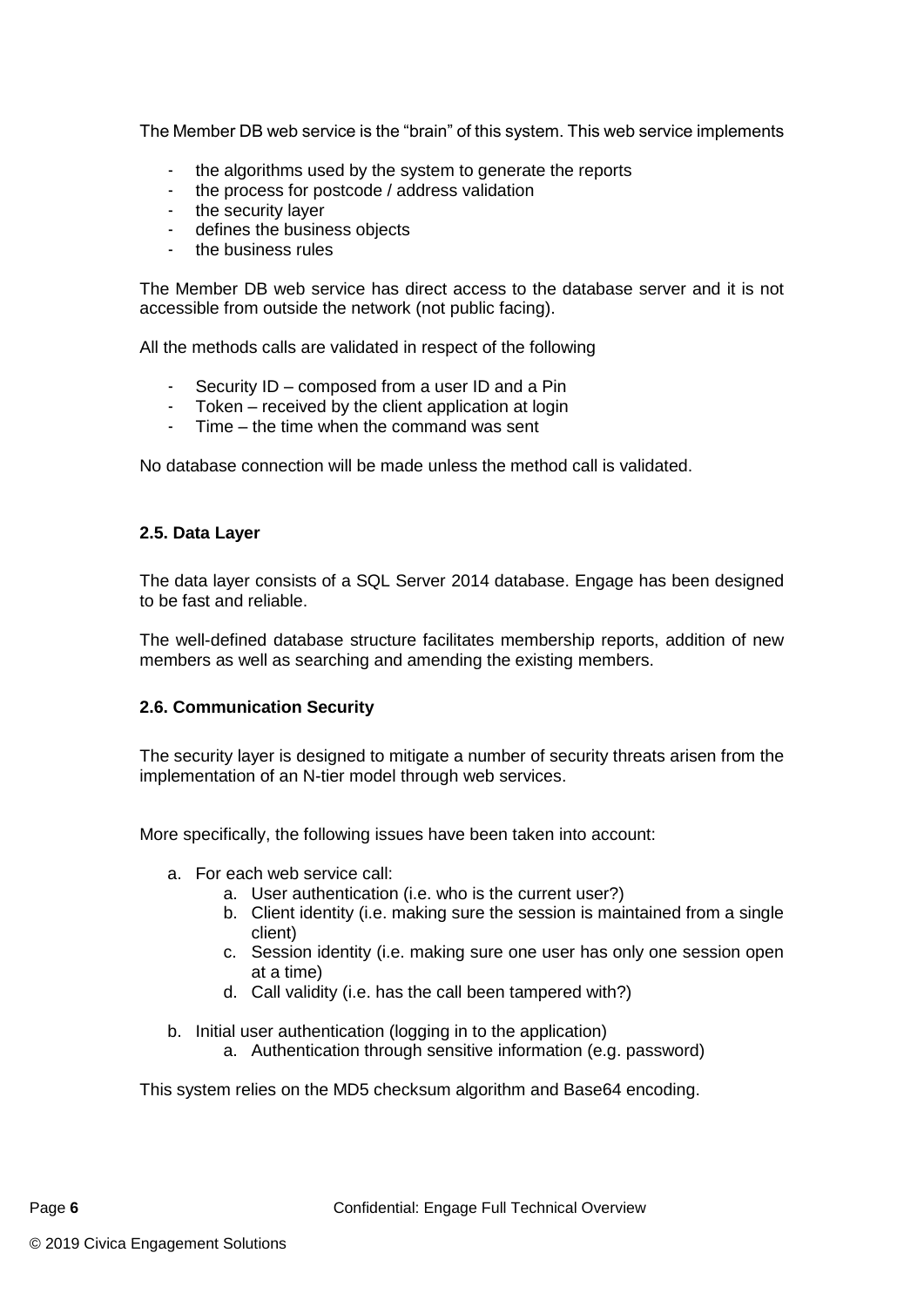

#### <span id="page-6-0"></span>**2.7. Path taken by Secure Session**

Figure 1 displays and explains the logical path a secure web session takes when entering the hosting network.



Figure 1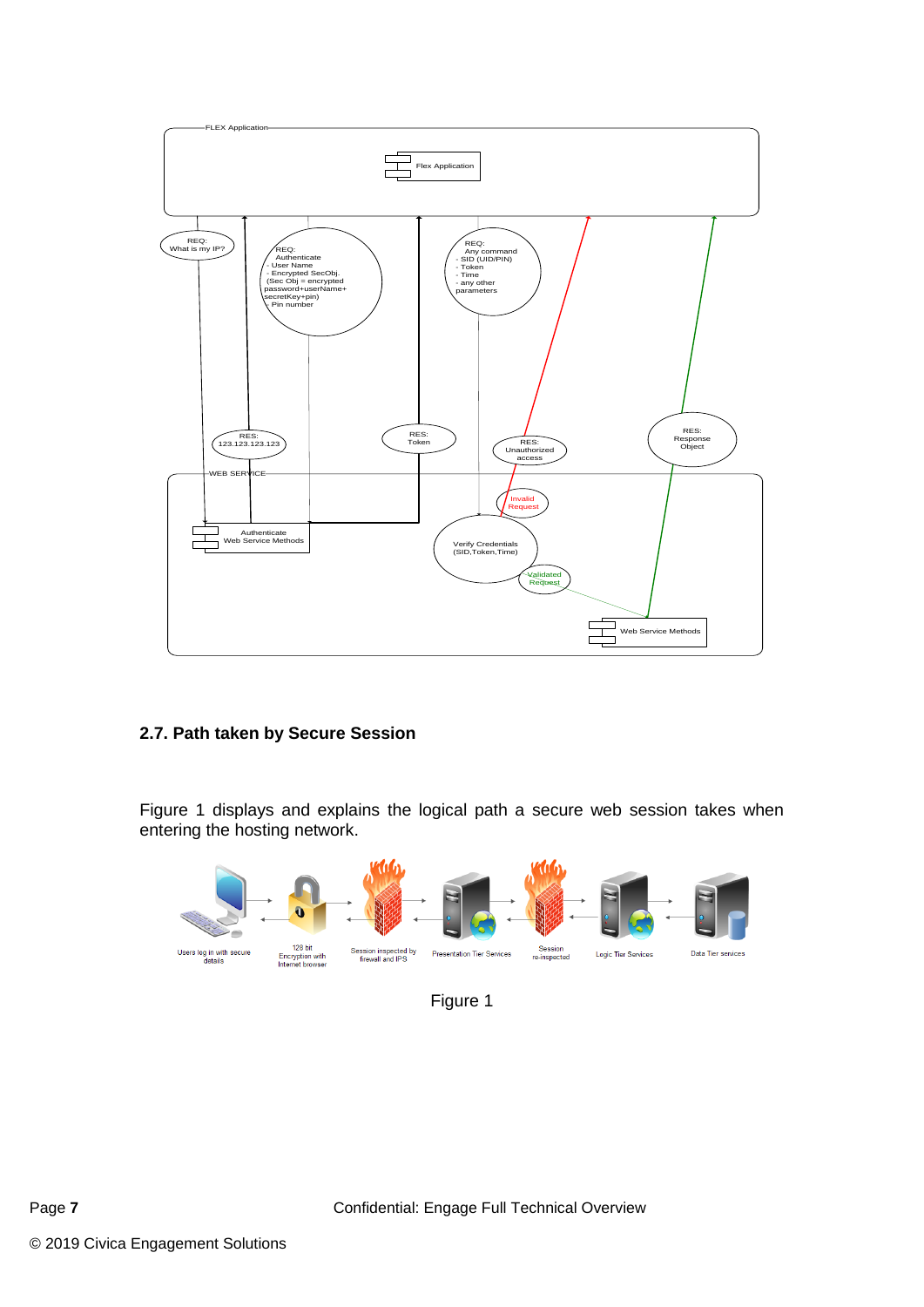### <span id="page-7-0"></span>**SECTION 3**

#### <span id="page-7-1"></span>**3.1. Disaster Recovery**

ERS' has implemented a disaster recovery plan to facilitate Web Service continuity should a major catastrophe take place at the Datacenter. The procedure would involve all Web Services being redirected to ERS' HO where a 'skeleton network' would then service all incoming requests. This environment has redundant internet connections via two separate Points of Presence.

This would allow ERS to make the necessary arrangements to recover the Datacenter, or in worst case scenario, implement a new hosting environment at one of our service provider's alternate locations.

#### <span id="page-7-2"></span>**3.2. Web Hosting and Disaster Recovery Base Design**